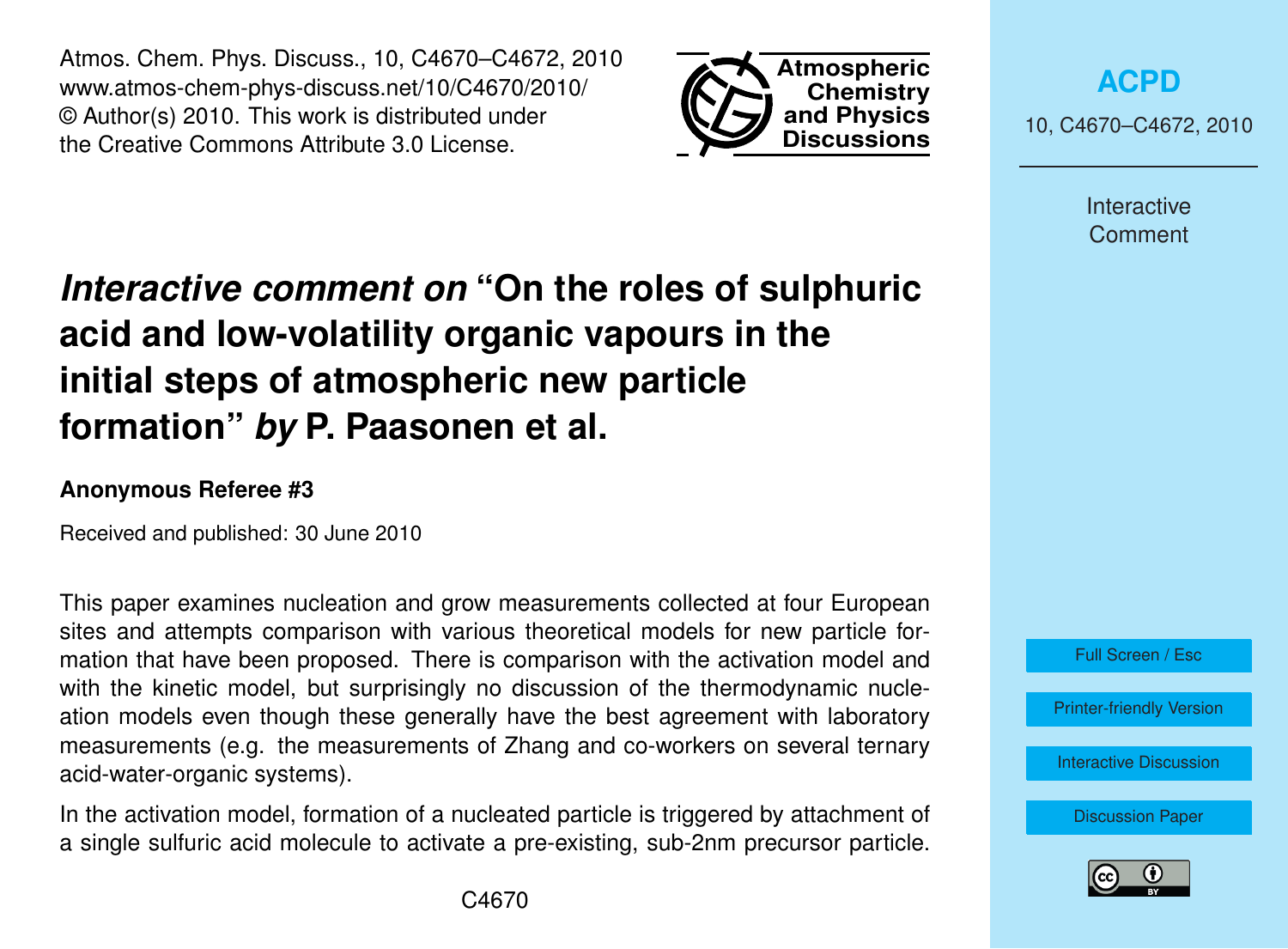Here the nucleation rate would be linearly proportional to sulfuric acid concentration (at steady state) but one wonders why the population of precursors is not included as a potential contribution to the growth rate so as to exclude them from interfering with the author's indirect estimates of contributing organics.

In the kinetic model, the nucleation rate is proportional to sulfuric acid concentration squared. This is a viable model under the assumption that additional, as yet unidentified, components contribute to critical nucleus formation. The kinetic model cannot explain laboratory measurements of binary sulfuric acid-water, or the ternary measurements mentioned above. For these the thermodynamic model does a better job.

The authors show the usual log-log plots of nucleation rate versus sulfuric acid (or organics) concentration from which one can try to infer something about the number of molecules of sulfuric acid (or organics) present in the critical nucleus via the nucleation theorem. Such inference should proceed with caution: It is important to mention that n-theorem arguments (more implicit than explicit in the present work) require a steady state nucleation rate. Otherwise such log-log plots are incapable of shedding light on nucleation mechanism. Thus the thermodynamic models with higher numbers of sulfuric acid in the critical nucleus (e.g. 4-10) are not ruled out. Similarly, several of the author's log-log plots, when focusing on measurements from the individual field sites, do indeed show higher rate sensitivities than would be consistent (under the steady state assumption) with either the activation or kinetic models.

The authors present their results for a simplified model in which nucleated particles are produced at the 2nm diameter detection limit instead of at 1.2 nm, which is their estimate of the critical nucleus size. This simplification excludes the influence of nucleation and growth as coupled processes contributing jointly to the formation of the smallest particles of analysis size. Toward the end of the paper the authors note this weakness and mention calculations they have done along these lines. It would be better to lead off with the calculations showing contributions from both nucleation and growth to 2nm particle formation.

## **[ACPD](http://www.atmos-chem-phys-discuss.net)**

10, C4670–C4672, 2010

Interactive **Comment** 



[Printer-friendly Version](http://www.atmos-chem-phys-discuss.net/10/C4670/2010/acpd-10-C4670-2010-print.pdf)

[Interactive Discussion](http://www.atmos-chem-phys-discuss.net/10/11795/2010/acpd-10-11795-2010-discussion.html)

[Discussion Paper](http://www.atmos-chem-phys-discuss.net/10/11795/2010/acpd-10-11795-2010.pdf)